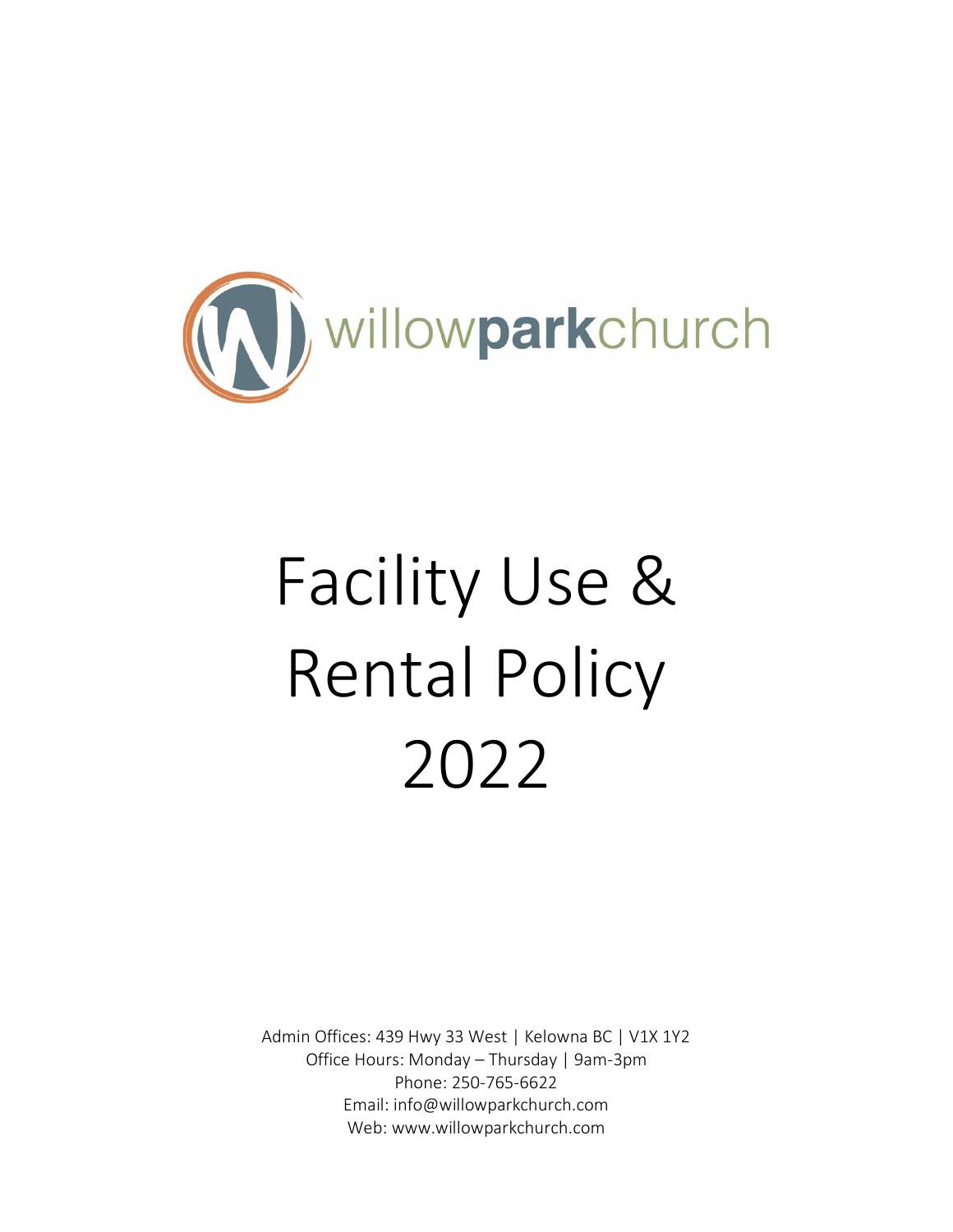# A. WILLOW PARK CHURCH (WPC) VISION:

*Our Vision is to see lives transformed by Jesus in the Okanagan Valley.*

It's all about REAL life as God intended. Each letter represents an aspect of life we continually work and pray towards as a church.

The Redeemed Life is where it all begins - Gospel centred life. We live in a broken world - anyone can see that. We believe it is God's plan to rescue (redeem) and transform those who love and believe in Him. Many of our programs are designed to introduce people to Jesus for the first time - Alpha, Living Nativity and Community Groups to name a few.

The **Empowered Life** is where we really begin to change! God loves us too much to leave us the way were. We all have baggage and issues that God wants to heal and change. The Holy Spirit continually points us to a better way - Jesus living in us and changing us - constantly filled with the Holy Spirit. He continually changes us (sanctifies) us, equips us and calls us to grow. Our key ministry programs for the Empowered Life is "Set Free" and Community Groups.

The Active Life describes what we are called to DO and how we are called to be representatives of Jesus in our world. We gather at the weekends and then we "scatter" throughout the week. We serve our church but then we also seek to serve our community. Life Tracks is the program at WPC that helps people discover their God given natural strengths as well as their spiritual gifts.

The Listening Life is where we believe true life is found. It's that connection with God that often leaves us without words. Learning to hear his voice as we pray and connect with living and actively involved God. Prayer is of ultimate importance in our church and we make it a high priority in all we do.

## B. ACTIVITY GUIDELINES

- 1. All activities of all users of the facility of WPC shall not conflict with the the Confession of Faith [of the Canadian Conference of Mennonite Brethren Churches \(CCMBC\).](https://www.mennonitebrethren.ca/mb-convictions/the-mb-confession-of-faith-brief-edition/)
- 2. Rental by any group does not mean that WPC endorses the beliefs and practices of the rental group.
- 3. Alcohol may not be served on the premises at any time. Smoking is not permitted in our building(s) at any time. There is no designated smoking area available.
- 4. WPC reserves the right to permit others to use and occupy the facilities at the same time as the user/renter.
- 5. If information provided in the rental agreement is found to not be accurate, the event may be cancelled without notice or while in progress with no refund.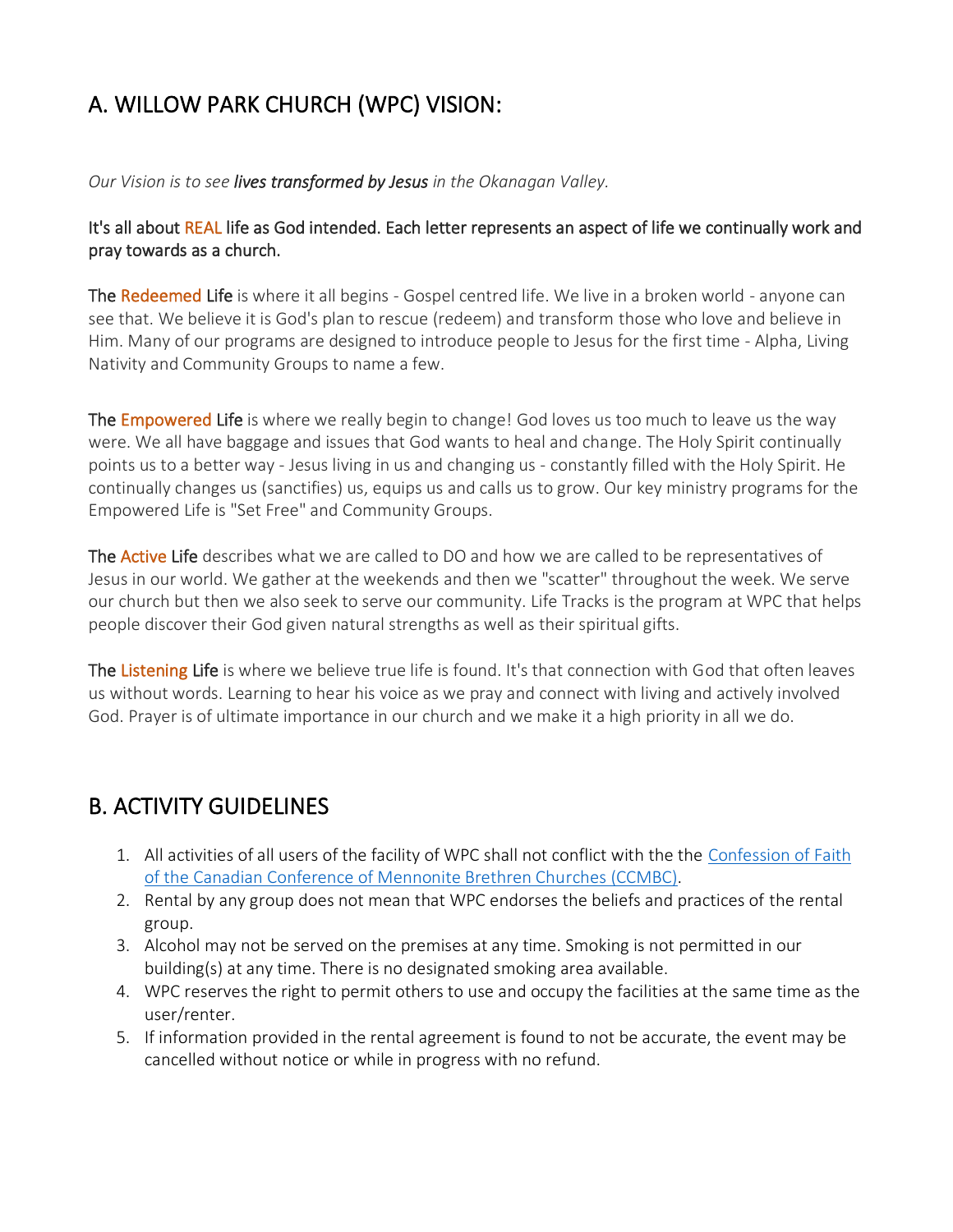# C. PRIORITIZING OF FACILITY USE

Facility rental requests will be considered according to the following list of priorities. Determining where your request belongs within this priority framework is a responsibility belonging to the leadership of WPC and its designated staff members.

- 1. All events and activities that are under the full authority, control and supervision of staff or volunteers of WPC.
- 2. All activities of the Mennonite Brethren denomination and its related organizations (e.g. MBMSI, CBC, Camps, BCMB, CCMBC).
- 3. Other charitable groups with similar purposes. For example, other community churches, and para-church organizations whose goals are very similar in nature with those of Willow Park Church (e.g. MCC)
- 4. Not-for-profit organizations that by word and deed support the charitable purposes of WPC.
- 5. Weddings, funerals, memorials and celebrations that are not activities that can be categorized as being church events.
- 6. Government and community sponsored activities.
- 7. For profit activities and events.

# D. FEES

- 1. All booking fees are based on a *minimum 4 hour booking* (see Rental Fee Structure). Additional fees will apply to events over 4 hours on a per hour basis. Please contact the church office for full day use rates.
- 2. All activities will be considered based on availability. These activities will be charged the standard facility rental rates outlined in this policy.
- 3. Church members may not benefit from a reduction in rates or charges as prescribed by the Canada Revenue Agency.
- 4. A mandatory custodial fee will be applied to all WPC facility rentals.
- 5. For certain events, such as weddings etc, an honorarium is customary for clergy. Payment of honorariums may be given directly to the officiating Pastor.
- 6. For certain events, at the discretion of WPC, a paid site host may be required at a rate of \$25/hour for a minimum of 4 hours. Please contact the office for more information.
- 7. We do not wish for finances to be a barrier for families in celebrating the life of a loved one. If you require assistance, please contact Vicki at the church office [vburger@willowparkchurch.com](mailto:vburger@willowparkchurch.com)

## E. INSURANCE

- 1. The insurance policy of WPC does not cover liability for rental groups, their guests or participants.
- 2. If you are a group or company that carries general liability insurance, WPC requires a certificate of liability insurance confirming coverage for your event (minimum \$5,000,000) and *naming the following as additionally insured* for any legal liability resulting from negligence on your part, or that of your guests: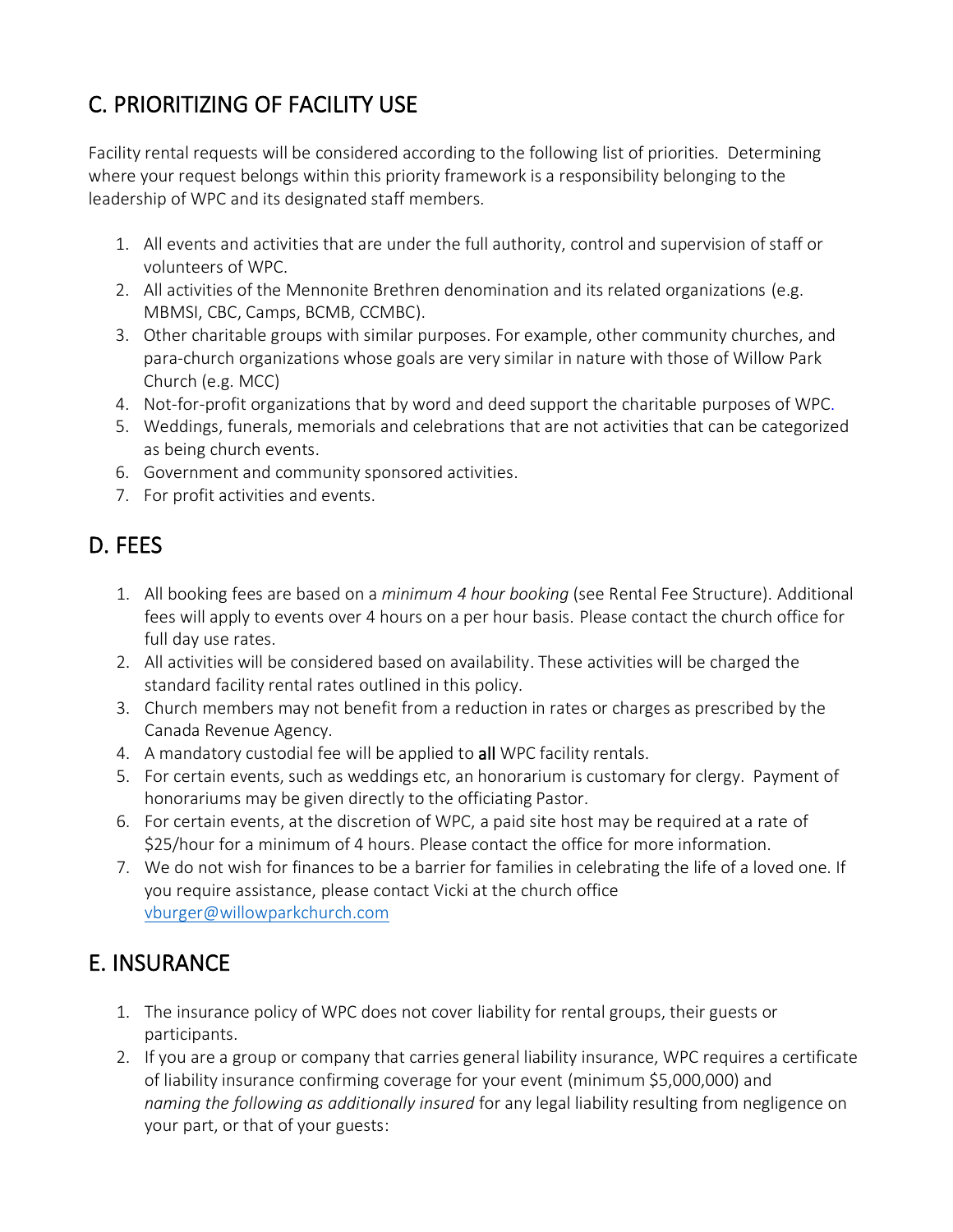- Willow Park Church Mennonite Brethren (439 Hwy 33 W, Kelowna, BC, V1X 1Y2) AND
- The BC Conference of the Mennonite Brethren Churches (302-32025 George Ferguson Way, Abbotsford, BC, V2T 2K7)

*This is not open to negotiation as our British Columbia Conference of Mennonite Brethren Churches (BCMB) insurance does not provide coverage for rental groups or their participants.*

- 3. Any other rental groups or users must indemnify Willow Park Church of all responsibility with regard to injury or damage while on the premises (indemnity agreement is included in the Rental Contract and must be signed).
- 4. Extreme sports or other activities involving elevated risk to persons involved must be disclosed before any rental agreement is signed. Appropriate insurance coverage may need to be obtained and evidence of coverage submitted to the WPC Office.
- 5. Each user group and renter is responsible for the behavior of their own guests and participants. Any damage done to the church or church property by guests and participants will be the responsibility of the renter and must be reported to the church office. Compensation for damage caused by negligence may be required.

# F. DEPOSIT, PAYMENT & REFUNDS

- 1. To *secure* the date of your booking we require:
	- a. A completed WPC Facility Rental Application (online)
	- b. A signed WPC Rental Contract
	- c. A certificate of liability insurance OR a signed indemnity agreement (in the WPC Rental Contract)
	- d. A booked walkthrough (max 30 minutes)
	- e. A deposit of 50% of the total rental cost
- 2. The *final balance* is due no later than the last business day prior to the event, or your reservation may be cancelled. For your convenience, we do accept post-dated cheques at the time of contract signing.
- 3. Events cancelled up to 3 days *prior* to the event date will receive a full refund. Bookings cancelled within 3 days of the event will be refunded less the custodial fee of \$100.

# G. KITCHEN GUIDELINES

- 1. Kitchen facilities must be supervised by a person with a Food Safe certificate (the WPC office must have a copy of the certificate on file).
- 2. Kitchen use requests and rentals (main kitchen or upper room kitchen) must be approved by the WPC Kitchen Manager. A facility walkthrough will need to be *scheduled prior to the event* to ensure that all equipment is used and cleaned properly.
- 3. The Kitchen Safety Plan must be followed and will be provided by the WPC Kitchen Manager.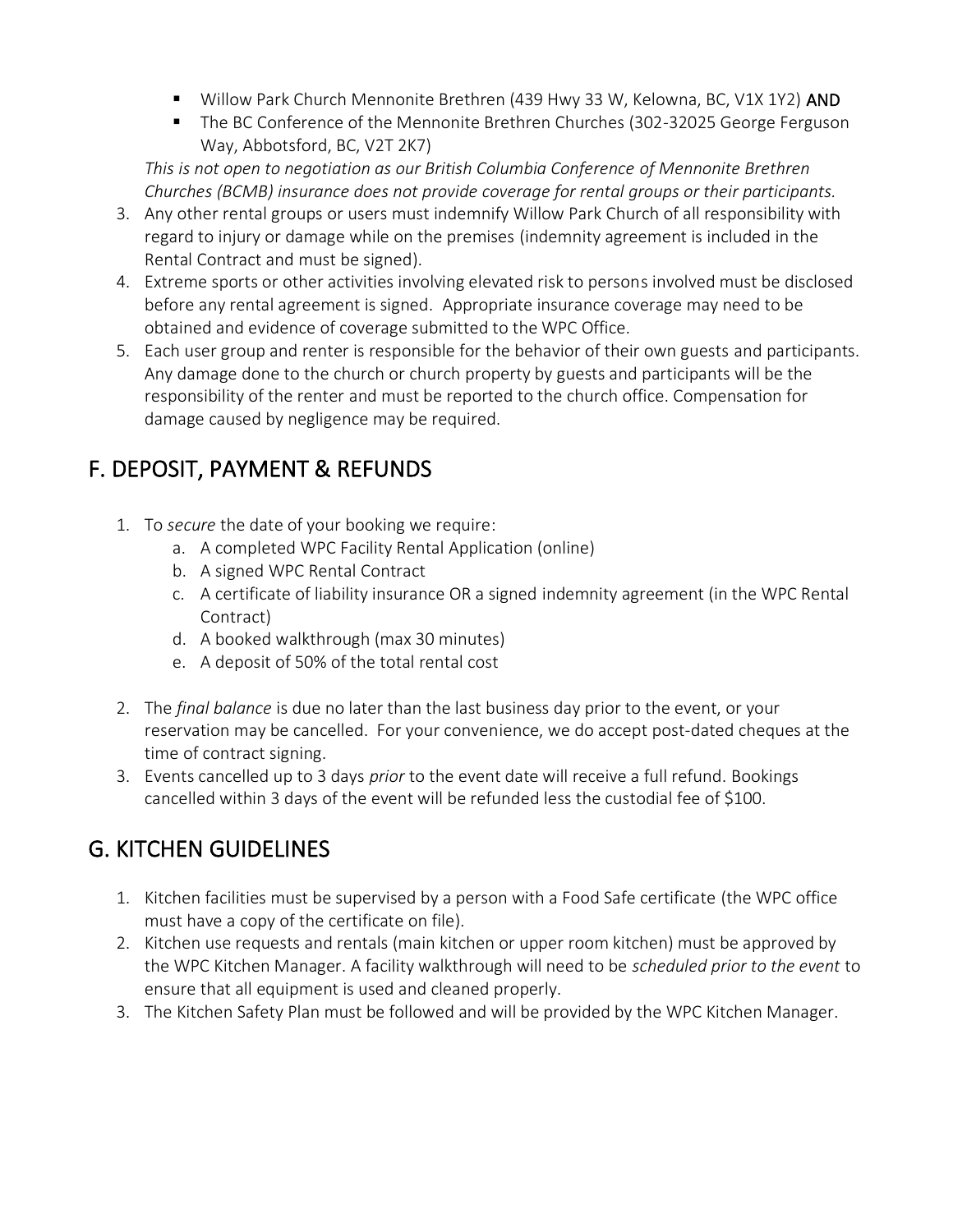# H. FOOD & BEVERAGES

- 1. All renters will arrange for their own food and beverages.
- 2. Alcohol is not permitted on the premises.
- 3. Coffee/Tea service can be added to a rental for a standard fee (includes coffee, tea, creamer, sugar, cups & lids).
- 4. No food and beverages may be served in areas not arranged for ahead of time.

## I. TECHNICAL EQUIPMENT, MEDIA & LIVESTREAMING

1. Specific electronic equipment owned by WPC (e.g. sound and media in the Auditorium & Gymnasium and any livestreaming equipment) must be operated by a member of our staff or tech team. Standard rates apply:

| Tech Required:                       | Lyrics/Media<br>Multiple<br>Speaking<br>Microphones<br>Live Music | Lyrics/Media<br>п<br>One Speaking<br>Microphone<br>Livestream<br>(static shot) | Lyrics/Media<br>Е<br>Multiple<br>п<br>Speaking<br>Microphones<br>Live Music<br>п<br>Livestream<br>п<br>(multiple<br>cameras) | Cost:                                         |
|--------------------------------------|-------------------------------------------------------------------|--------------------------------------------------------------------------------|------------------------------------------------------------------------------------------------------------------------------|-----------------------------------------------|
| Live Sound<br>Technician             |                                                                   |                                                                                |                                                                                                                              | \$100 Up to 4<br>hours including<br>rehearsal |
| Livestream<br>Technician             |                                                                   |                                                                                |                                                                                                                              | \$100 Up to 4<br>hours including<br>rehearsal |
| <b>Broadcast Sound</b><br>Technician |                                                                   |                                                                                |                                                                                                                              | \$100 Up to 4<br>hours including<br>rehearsal |
| Media Operator                       |                                                                   |                                                                                |                                                                                                                              | \$100 Up to 4<br>hours including<br>rehearsal |
| Camera<br>Operator(s)                |                                                                   |                                                                                |                                                                                                                              | \$50 up to 2<br>hours                         |

2. WPC will provide any audio and/or media cables needed in rooms not requiring tech team members. Instructions will be provided during the facility walkthrough.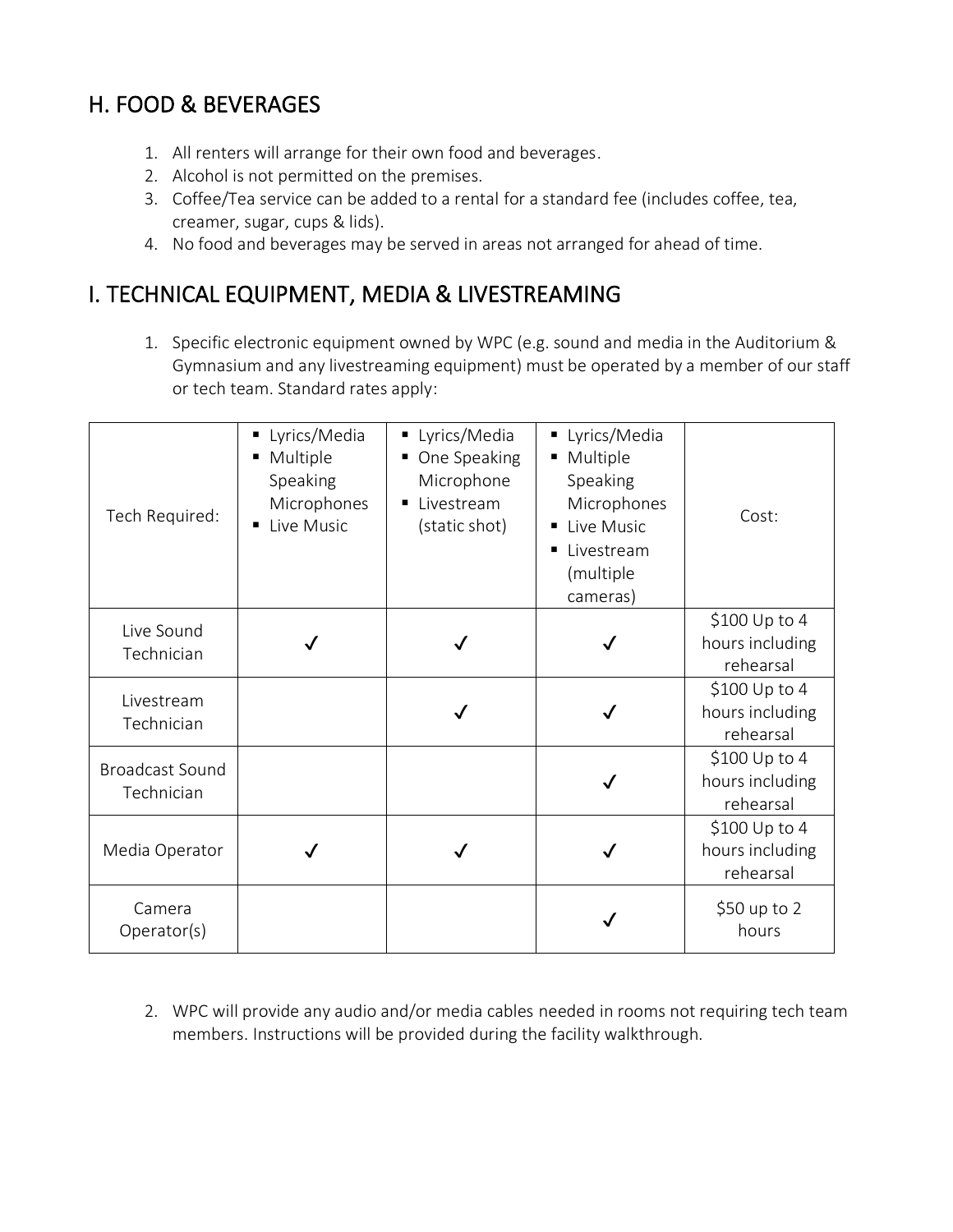#### Auditorium/Gymnasium Media Presentations:

- Slideshow/Video presentations and Audio/Music Playlists must be submitted two (2) days in advance to allow for testing with our system.
- Slideshow presentations must be submitted as either PowerPoint format (.pptx), or a series of JPEG (.jpg, .jpeg) image files named numerically in sequential order, along with a note of the desired duration of each slide.
- If your presentation includes any audio, such as background music, it must be submitted as a video file with audio embedded.
- Video files/presentations must be submitted as either H.264 or MOV codec, in an MP4 (.mp4) or MOV (.mov) container. If you are unsure, please contact our Technical Director Adam Price (aprice@willowparkchurch.com) at least three (3) days in advance. We are unable to accommodate YouTube/online video streaming links.
- Audio files/Music Playlists must be submitted as either MP3 (.mp3) or WAV (.WAV) files named in sequential order. We are unable to accommodate Spotify/Apple Music or any other online streaming service links.

#### Livestreaming:

- Willow Park Church livestreams through the Resi platform, which can be distributed to YouTube and/or any website which can accept Embed Codes.
- If your event will be streamed to YouTube, we will provide you with a YouTube link where your event will go live. This link can be sent out to your viewers beforehand. Your YouTube livestream will be UNLISTED, meaning that it can only be accessed by anyone with the link.
- If you would like to livestream to your own webpage, we will provide you with a Resi Embed Code which will go live at the time of your event. If you would like to test the embed code on your webpage, please contact our Technical Director at least three (3) days in advance. We are unable to provide technical support for your website/webpage before or during your event.

# J. EQUIPMENT, FURNITURE, DÉCOR, SUPPLIES & STORAGE

- 1. Certain custodial supplies and services are included in the cost of your rental. If you are holding an all- day event or an event that spans several days with numerous people in attendance, you may be billed for extra supplies.
- 2. No equipment or property may be removed from the church without permission and approval. This includes but is not limited to, kitchen and technical equipment, sports equipment and furniture.
- 3. Instruments, including piano and drums, may be used if requested however movement of them will be by Willow Park personnel only.
- 4. Renters are responsible for loss or damage of equipment brought into the building.
- 5. Moving of any accessories (plants, shrubs, fixtures on the wall, small furniture) must be declared and approved prior to the event.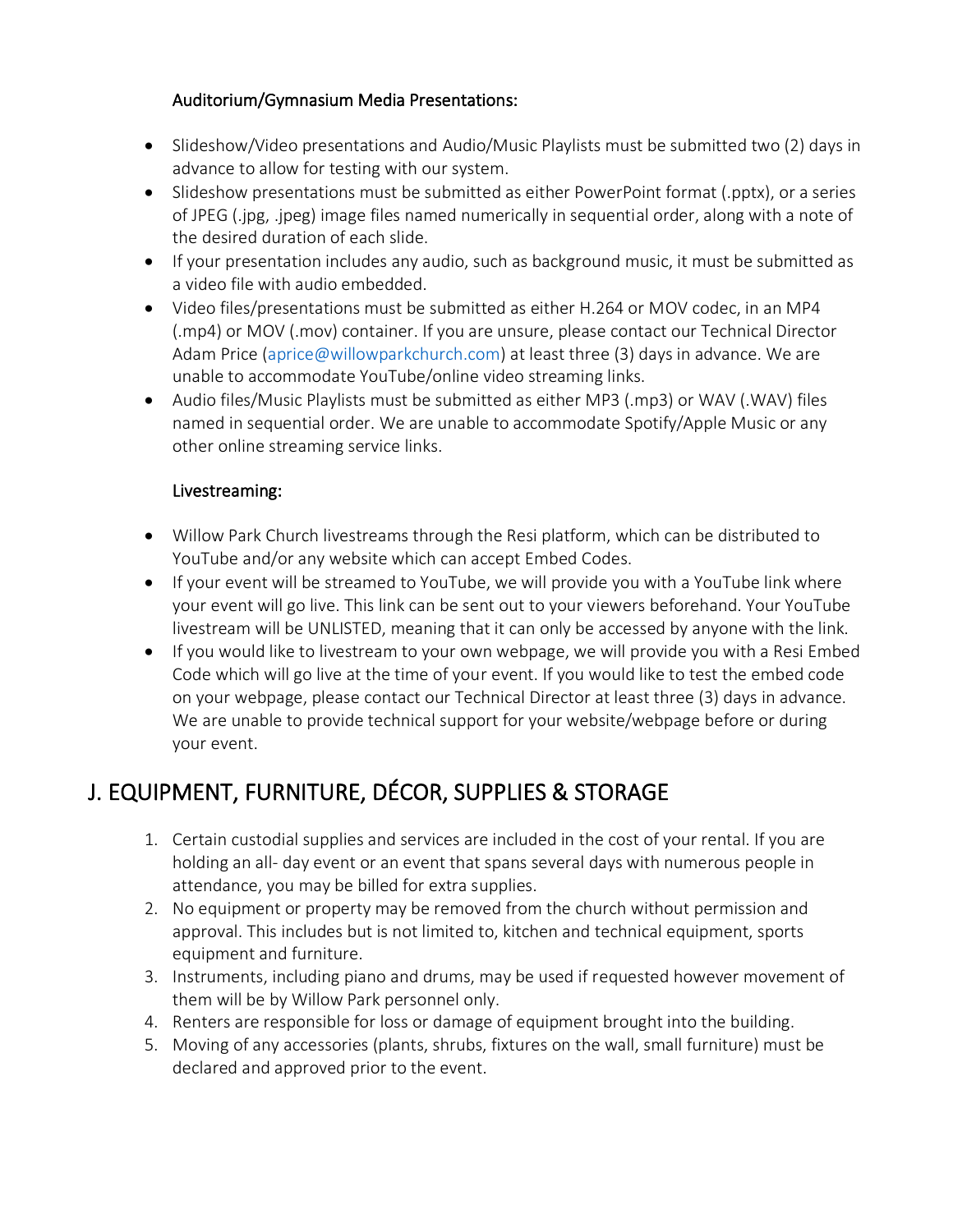- 6. The use of nails or screws to hang décor is not permitted. Command hooks may be used. Any decorating items (banners, pew markers, etc.) must be discussed prior to your event for approval. Absolutely no taping on walls or hanging from the ceiling or sprinkler system.
- 7. Candles are only permitted if they are battery operated. No open flames are permitted on the premises.
- 8. Exits must remain accessible and EXIT signs must be visible at all times.
- 9. All placement of Signage for events must be pre-approved.
- 10. Tablecloths are not provided.
- 11. WPC cannot provide storage for any long-term rental users.

# K. WALKTHROUGH, SETUP & TAKE DOWN PROCEDURES

- 1. A facility walkthrough (max 30 minutes) must be booked prior to the event.
- 2. The day of the event a WPC team member will be on site to unarm the building and unlock the assigned entrance doors at the setup start time agreed upon in the rental contract.
- 3. A member of the WPC team will be on site for the duration of a rental event.
- 4. The user/renter, including their members and guests, are responsible to stay within the designated rooms booked by their group.
- 5. It is the responsibility of the user/renter to set up and take down décor.
- 6. The WPC custodial team will set up tables and chairs within the 4 hour rental booking. Additional setup and takedown time outside the 4 hour booking will be charged the standard hourly rate (see Rental Fee Structure).
- 7. Renters are responsible to leave the facility in as good as or better condition than at the start of the event.
- 8. It is the responsibility of the WPC team to lock and secure the building after an event.
- 9. Events must end by 10:30 pm. Additional overtime custodial charges will be billed for any events that extend past 10:30pm.
- 10. Decorating and takedown for your event will take place the day of your event unless arrangements are made otherwise.

# L. PRIVACY

Any personal information obtained in the rental agreement will be destroyed 30 days after the event and will be kept in a safe and secure place until then.